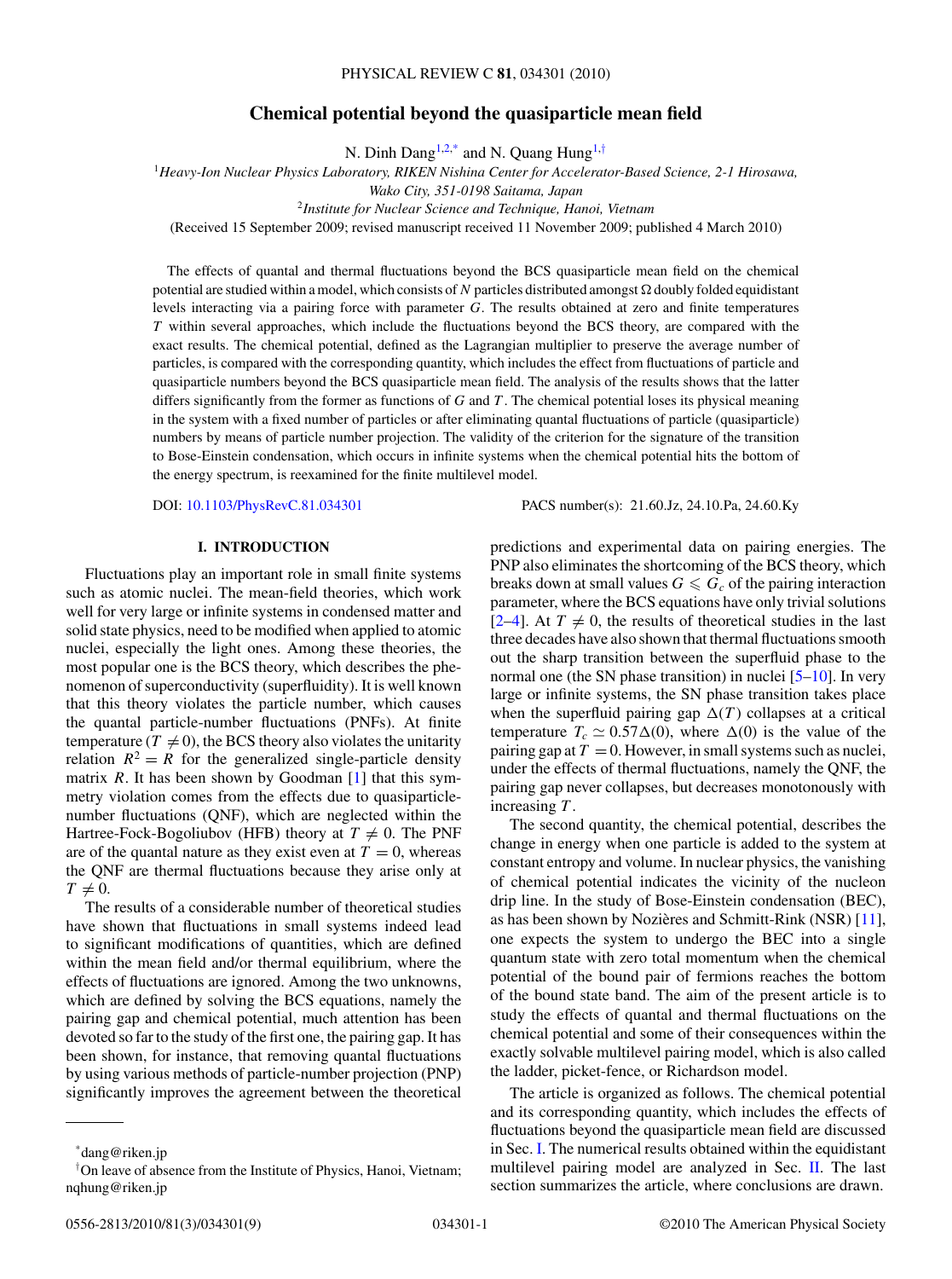#### **II. CHEMICAL POTENTIAL**

<span id="page-1-0"></span>The chemical potential has been first defined by Gibbs as the energy, which is required to add an infinitesimal quantity of a substance to any homogeneous mass, divided by the quantity of the substance added. This energy increase should not change the volume and entropy of the homogenous mass. Applied to the many-body systems, the chemical potential  $\mu$  is the minimum energy required to add a particle to a system in thermal equilibrium with the heat bath. This condition requires that the grand potential  $\Omega(\mu, T) \equiv F - \mu N$  of the system, whose average number of particles is equal to *N*, reaches the minimum, that is,

$$
\delta\Omega(\mu, T) = \delta F - \mu \delta N = \delta \mathcal{E} - T\delta S - \mu \delta N = 0, \quad (1)
$$

where  $F = \mathcal{E} - TS$  is the Helmholtz free energy,  $\mathcal{E}$  is the total (internal) energy,  $S$  is the entropy, and  $T$  is the temperature of the system. From Eq. (1) it follows that the thermodynamic chemical potential  $\mu$  of a system with the average number N of particles at a constant volume and temperature is given as

$$
\mu = \frac{\partial F}{\partial N}.\tag{2}
$$

In the case when the free energy  $F$  is a quadratic function of *N*, the definition Eq. (2) gives the same result as that obtained by using the arithmetic average,

$$
\mu = \frac{1}{2} [\mu^{(+)} + \mu^{(-)}],\tag{3}
$$

where  $\mu^{(+)}$  and  $\mu^{(-)}$  are the chemical potentials defined as half of the energy required to add two particles to a system with *N* and  $N - 2$  particles, respectively,

$$
\mu^{(+)} = \frac{1}{2} [F(N + 2, \Omega) - F(N, \Omega)],
$$
  
\n
$$
\mu^{(-)} = \frac{1}{2} [F(N, \Omega) - F(N - 2, \Omega)],
$$
\n(4)

where  $\Omega$  denotes the number of single-particle levels (the size of the system). This leads to

$$
\mu = \frac{1}{4} [F(N+2, \Omega) - F(N-2, \Omega)].
$$
 (5)

At  $T = 0$ , the entropy *S* vanishes, so that the free energy  $F(N, \Omega)$  reduces to the ground-state energy  $\mathcal{E}_{g,s}(N, \Omega)$ , and Eq. (5) turns to the conventional approximation for the chemical potential at zero temperature.

It is worth emphasizing that the concept of chemical potential  $\mu$  is meaningful only in the presence of PNF. Therefore, at finite temperature,  $\mu$  is defined within the grand canonical ensemble (GCE), where not only the energy, but also the particle number is allowed to fluctuate so that the variation over *δN* is possible. To get more insight into this issue we recall that an alternative quantity, which represents the effort of adding an extra particle to the system, is called the fugacity *f* , whose logarithm is equal to the thermodynamic chemical potential  $\mu$ , that is,

$$
\mu = T \ln f, \quad \text{or} \quad f = e^{\beta \mu}, \quad \beta = T^{-1}.
$$
 (6)

An average quantity, such as the energy  $\mathcal{E}$ , particle number  $N$ , and, consequently, the chemical potential  $\mu$  itself, is calculated within the GCE as a weighted sum over systems with different numbers of particles. The weight is given by the grand partition

function  $\mathcal{Z}(\beta, \mu)$ . The latter is defined as

$$
\mathcal{Z}(\beta,\mu) = \sum_{n=0}^{\infty} f^n Z_n(\beta), \quad Z_n(\beta) = e^{-\beta \mathcal{E}^{(n)}}, \quad (7)
$$

where  $Z_n(\beta)$  is the partition function of the canonical ensemble (CE) of the system with *n* particles. Indifferent of the GCE, within the CE only the energy is allowed to fluctuate whereas its particle number is fixed. The GCE becomes the CE if there is no PNF, that is, no summation takes place over the particle numbers at the right-hand side of Eq. (7). In this case, Eq. (7) reduces to  $\mathcal{Z}_{n=N}(\beta,\mu) = f^N Z_N(\beta)$ . Because at a fixed *N*, one should have  $\mathcal{Z}_N(\beta,\mu) = Z_N(\beta)$ , it follows that  $f^N =$ 1, or  $\mu = 0$  within the CE. This argument shows that the chemical potential is a meaningful concept only within the GCE. Therefore, although the free energy *F* can be calculated exactly within the CE, where no PNF are allowed, the result for the chemical potential  $\mu$  obtained from the definition Eq. (2) or the approximation Eq. (5) already involves several CEs with different numbers of particles, for example,  $n = N$ , and  $N \pm 2$ in Eq. (5) (i.e., assuming the existence of PNF).

#### **A. Within quasiparticle mean field**

The present article considers the pairing Hamiltonian,

$$
H = \sum_{jm} \epsilon_j a_{jm}^{\dagger} a_{jm} - G \sum_{jj'} \sum_{mm' > 0} a_{jm}^{\dagger} a_{jm}^{\dagger} a_{j'm'} a_{j'm'}.
$$
 (8)

It describes a system of *N* particles with single-particle energies  $\epsilon_i$ , generated by the particle creation operators  $a_{jm}^{\dagger}$  on *j*th orbitals with degeneracies  $2\Omega_j$  ( $\Omega_j = j + j$ 1*/*2), and interacting via a monopole-pairing force with the parameter *G*. The symbol  $\tilde{ }$  denotes the time-reversal operator,<br>namely  $\tilde{ }$ namely  $a_{j\tilde{m}} = (-)^{j-m} a_{j-m}$ . The eigenvalues and eigenvectors of this pairing Hamiltonian can be found by exact diagonal-ization [\[12\]](#page-8-0). The  $d_s^{(n)}$ -degenerated eigenvalues  $\mathcal{E}_s^{(n)}$ , obtained for the system with *n* particles, are used to construct the grand partition function  $\mathcal{Z}(\beta,\mu)$ , which is employed to calculate the exact GCE total (internal) energy as [\[13\]](#page-8-0)

$$
\mathcal{E}_{\text{exact}} = \frac{1}{\mathcal{Z}(\beta, \mu)} \sum_{s,n} \mathcal{E}_s^{(n)} f^n Z_n(\beta), \quad Z_n(\beta) = \sum_s d_s^{(n)} e^{-\beta \mathcal{E}_s^{(n)}}.
$$
\n(9)

The GCE sum in Eq. (9) is carried out over all  $n = 1, \ldots, \Omega$ -1 with blocking properly taken into account for odd *n*. From the exact GCE total energy  $\mathcal{E}_{\text{exact}}$ , one calculates the entropy by using the Clausius definition,  $\delta S = \beta \delta \mathcal{E}$ , which leads to

$$
S = \int_0^T \frac{1}{\tau} \frac{\partial \mathcal{E}}{\partial \tau} d\tau.
$$
 (10)

Consequently the free energy  $F$  is known, from which the exact  $\mu$  can be estimated according to the definition Eq. (2) or approximation Eq.  $(5)$ .<sup>1</sup>

<sup>&</sup>lt;sup>1</sup>Notice that, when the grand partition function is known, one can use the differentials of  $\ln Z(\beta)$ <sup>*α*</sup> to obtain the entropy  $S = \beta(\mathcal{E} - \mu N) +$ ln $\mathcal{Z}(\beta,\mu)$ , which is equivalent to Eq. (10) (see Eqs. (2B-37a)–(2B-37c) in Ref. [\[14\]](#page-8-0)). This expression is employed in the present article in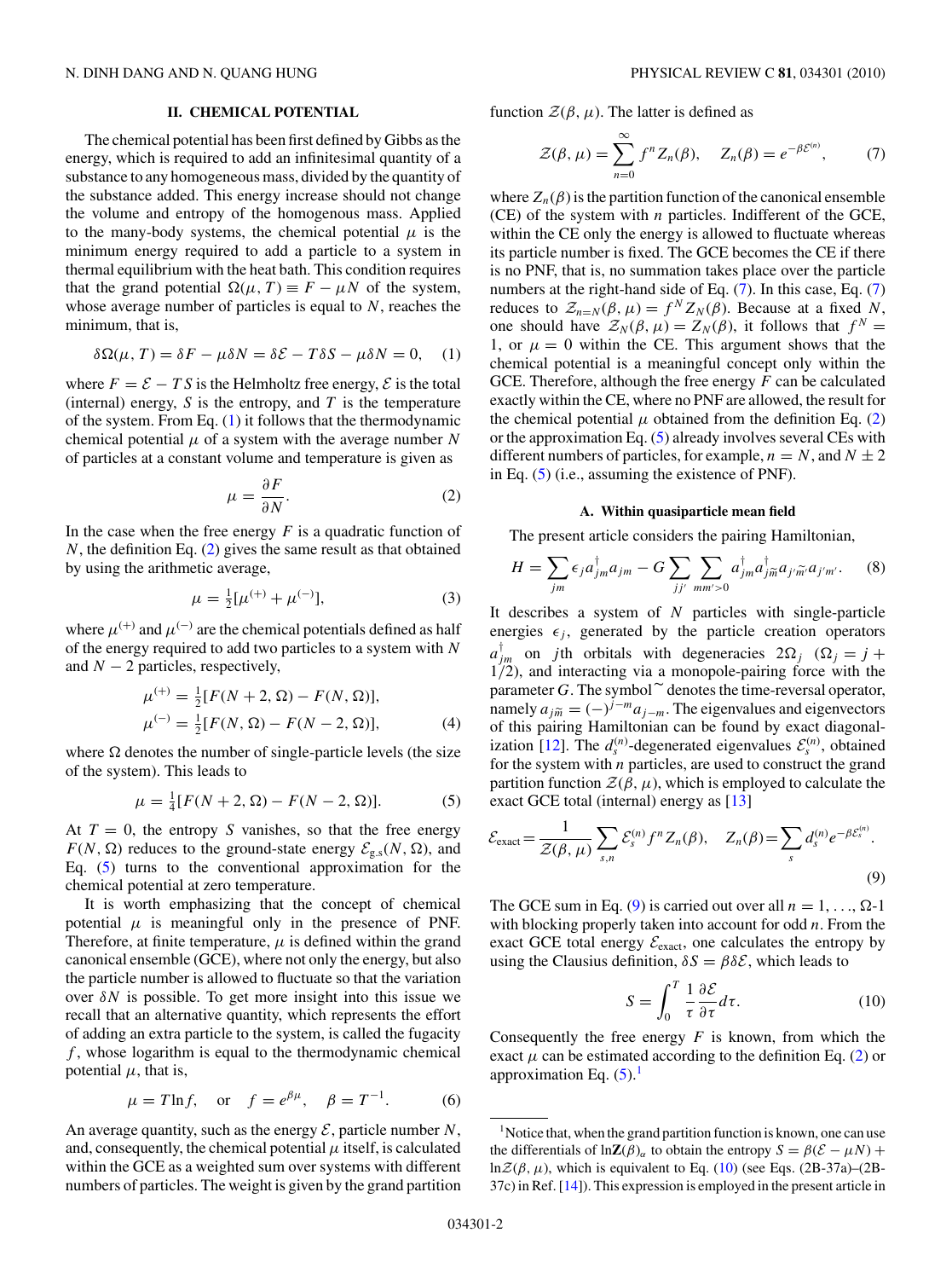<span id="page-2-0"></span>For a system with a given number *N* of particles such as an atomic nucleus, the chemical potential is often defined as a Lagrangian multiplier *λ* enforcing the constraint of density normalization, namely,

$$
\delta \left\{ F[f_i] - \lambda \left( \sum_i f_i - N \right) \right\} = 0, \tag{11}
$$

where  $f_i$  are the occupation numbers. This leads to the variational procedure,

$$
(\delta F[f_i]/\delta f_i)|_{f_i = f_i^0} = \lambda, \qquad (12)
$$

where  $f_i^0$  are the reference occupation numbers that minimize the energy. Definition Eq.  $(12)$  to determine the chemical potential  $\lambda$  is often used within the BCS-based approaches, where the single-particle mean field and the pairing correlations are unified into the quasiparticle mean field. The total energy  $\mathcal E$  and the particle-number constraint are calculated as the expectation values of the pairing Hamiltonian  $H(8)$  $H(8)$  and particle-number operator  $\hat{N}$ , respectively, namely

$$
\mathcal{E} = \langle H \rangle, \quad N = \langle \hat{N} \rangle, \tag{13}
$$

where the symbol  $\langle \ldots \rangle$  denotes the average within the GCE at a given temperature  $T \neq 0$ . At  $T = 0$  this GCE average is replaced with the expectation value in the ground state. The variational procedure is carried out within the quasiparticle representation  $H$  of the Hamiltonian  $H$ , which is obtained by expressing the particle operators,  $a_j^{\dagger}$  and  $a_j$ , in the pairing Hamiltonian *H* [Eq. [\(8\)](#page-1-0)] in terms of the quasiparticle ones,  $\alpha_j^{\dagger}$ and  $\alpha_i$  by using the canonical Bogoliubov transformation:

$$
a_{jm}^{\dagger} = u_j \alpha_{jm}^{\dagger} + v_j \alpha_{jm}, \quad a_{j\widetilde{m}} = u_j \alpha_{jm} - v_j \alpha_{jm}^{\dagger}.
$$
 (14)

The explicit form of  $H$  can be found in many references, for example, Eqs.  $(3)$ – $(14)$  of Ref. [\[15\]](#page-8-0). The variational variables are the coefficients  $u_j$  and  $v_j$ , whereas the variation of the entropy over the quasiparticle occupation number  $n_j$  yields the explicit expression for  $n_j$  in the form of Fermi-Dirac distribution of noninteracting quasiparticles,

$$
n_j = \frac{1}{e^{\beta E_j} + 1},\tag{15}
$$

with  $E_j$  being the quasiparticle energies. As the result of this variational procedure, the BCS equations are obtained, which determine the pairing gap  $\Delta$  and the Lagrangian-multiplier chemical potential *λ* for a given single-particle spectrum with energies  $\epsilon_i$  at a given value *G*, namely,

$$
\Delta = \sum_{j} \Omega_j u_j v_j (1 - 2n_j),\tag{16}
$$

$$
N = 2\sum_{j} \Omega_{j} \left[ (1 - 2n_{j})v_{j}^{2} + n_{j} \right].
$$
 (17)

The Bogoliubov's coefficients  $u_i$  and  $v_j$  have now the explicit form,

$$
u_j^2 = \frac{1}{2} \left[ 1 + \frac{\epsilon_j' - \lambda}{E_j} \right], \quad v_j^2 = \frac{1}{2} \left[ 1 - \frac{\epsilon_j' - \lambda}{E_j} \right], \quad (18)
$$

with the quasiparticle energies  $E_j$  and single-particle energies  $\epsilon'_{j}$ , renormalized by the self-energy term  $-Gv_j^2$ ,

$$
E_j = \sqrt{(\epsilon_j' - \lambda)^2 + \Delta^2}, \quad \epsilon_j' = \epsilon_j - Gv_j^2. \tag{19}
$$

#### **B. Beyond quasiparticle mean field**

Within the quasiparticle mean field, the two ways of calculating the chemical potential, either by using definition Eq. [\(2\)](#page-1-0) for *µ* or as the Lagrangian multiplier *λ* from the variational Eq. (12), produce the same result (i.e.,  $\mu = \lambda$ ). However, it is well known that the BCS theory violates the particle number. The chemical potential *λ* found as the Lagrangian multiplier within the BCS theory ensures only the particle-number conservation in average [see Eq. (13)], just ignoring the effects caused by PNF,

$$
\delta N^2 \equiv \langle \hat{N}^2 \rangle - N^2 \neq 0. \tag{20}
$$

At  $T \neq 0$ , besides the quantal fluctuations of particle number, there appears the QNF as well,

$$
\delta \mathcal{N}^2 \equiv \sum_j \delta \mathcal{N}_j^2 = \sum_j n_j (1 - n_j) \neq 0,
$$
 (21)

which are also neglected in the BCS theory at  $T \neq 0$ . The present section discusses the effects of these fluctuations on the chemical potential.

## *1. Effects of particle-number fluctuations within Lipkin-Nogami method*

To eliminate the PNF, one has to carry out the PNP. The Lipkin-Nogami  $(LN)$  method  $[2]$  is a perspicacious approximate PNP before variation, which has been widely applied in calculations for realistic systems [\[16\]](#page-8-0). It proposes a variational procedure based on a trial Hamiltonian  $H_{LN}$  in the form,

$$
H_{\rm LN} = \mathcal{H} - \lambda_1 \hat{N} - \lambda_2 \hat{N}^2,\tag{22}
$$

instead of  $H - \lambda \hat{N}$ . As the result, the LN equations, obtained for the pairing gap and particle number, are formally the same as the BCS ones, Eqs.  $(16)$  and  $(17)$ . However, the chemical potential  $\lambda$  is now replaced with its corresponding LN value, *λ*LN,

$$
\lambda_{LN} = \lambda_1 + 2\lambda_2 (N+1),\tag{23}
$$

whereas the LN renormalized single-particle energies,

$$
(\epsilon'_j)_{\text{LN}} = \epsilon'_j + 4\lambda_2 v_j^2 = \epsilon_j + (4\lambda_2 - G)v_j^2, \qquad (24)
$$

replace the BCS values  $\epsilon'_j$  given in Eqs. (18) and (19). It is obvious that  $λ$ <sub>LN</sub> defined in Eq. (23) is no longer the same as the thermodynamic chemical potential  $\mu_{LN}$ , because the latter,

calculations using the exact eigenvalues of the pairing Hamiltonian as it is free from errors caused by calculating numerically the derivative under the integration in Eq. [\(10\)](#page-1-0).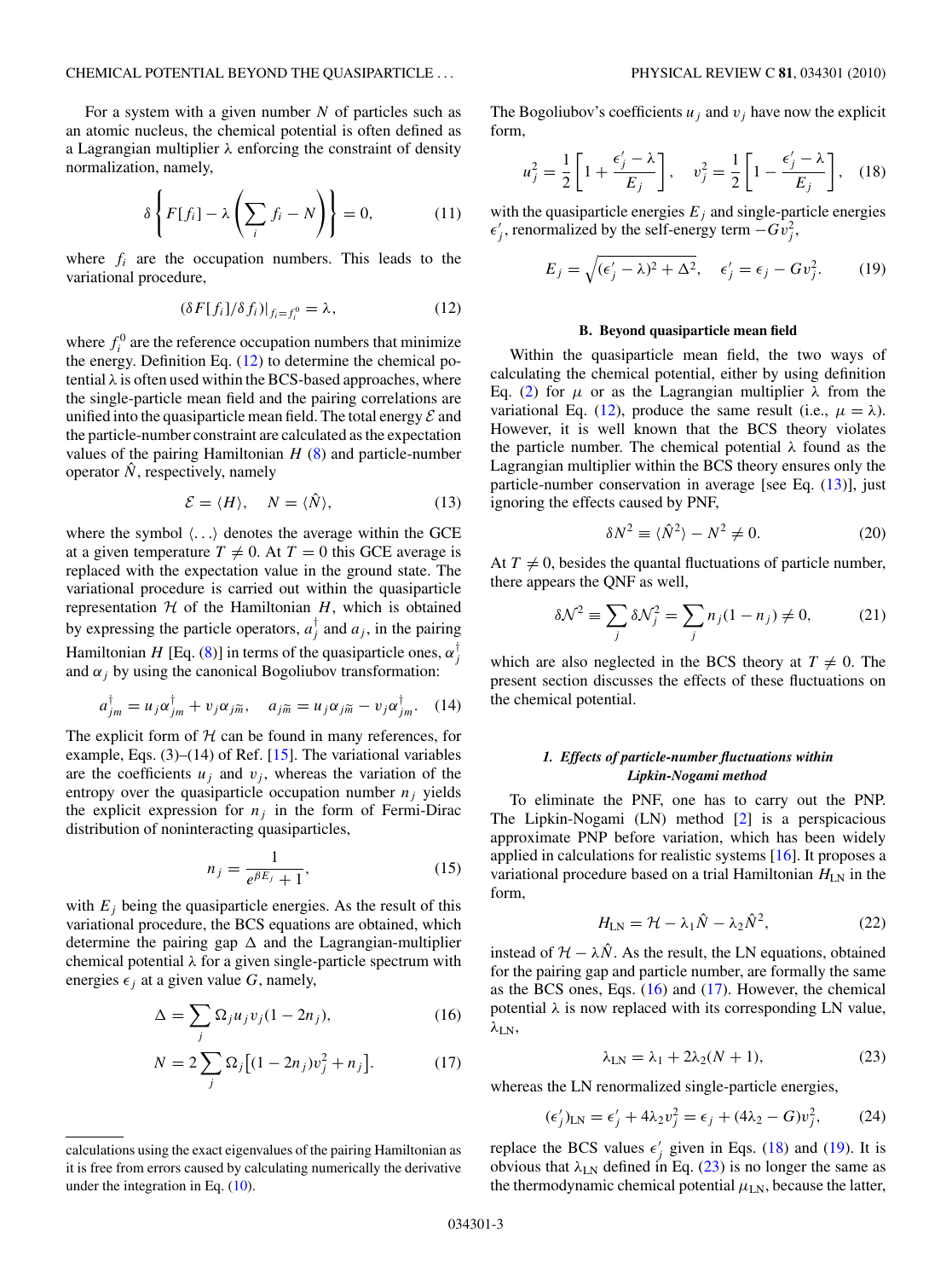<span id="page-3-0"></span>according to the minimization Eq.  $(1)$  and definition Eq.  $(2)$ , is equal to

$$
\mu_{LN} = \frac{\delta F_{LN}}{\delta N} = \frac{\delta (\mathcal{E}_{LN} - TS)}{\delta N} = \lambda_1 + 2\lambda_2 N = \lambda_{LN} - 2\lambda_2.
$$
\n(25)

The quantity  $\lambda_{LN}$  can be defined as the modified chemical potential beyond the BCS quasiparticle mean field to emphasize the fact that it takes into account the effects due to  $\delta N^2$ , which is neglected within the BCS theory, although this definition should be taken with a grain of salt. Indeed, as the LN method is an approximate PNP, it partially restores the exact particle number (i.e., eliminating the PNF). An exact PNP would eventually conserve the particle number exactly, (i.e., it would eliminate completely the PNF). At  $T \neq 0$ , for example, the exact PNP would bring the GCE results back to the CE ones. In the latter case, the thermodynamic chemical potential  $\mu$  becomes completely irrelevant as has been discussed previously. Therefore, strictly speaking, in the presence of PNF, only the quantity  $\mu_{LN}$ , which neglects the effects due to  $\delta N^2$ , preserves the full meaning of a true thermodynamical potential, not *λ*LN. 2

The total energy  $\mathcal{E}_{LN}$  is given as

$$
\mathcal{E}_{LN} = \mathcal{E} - \lambda_2 \delta N^2. \tag{26}
$$

The explicit expression of the PNF  $\delta N^2$  is given by Eqs. (15)– (17) in Ref. [\[17\]](#page-8-0), whereas  $\mathcal E$  has the same form as that obtained within the BCS theory. The parameter  $\lambda_2$  is not a Lagrangian multiplier, but defined so that  $\langle H_{LN} \hat{N}^2 \rangle_N = 0$ . This leads to

$$
\lambda_2^{(i)} = \frac{1}{2} \frac{\partial^2 \mathcal{E}^{(i-1)}}{\partial N^2},\tag{27}
$$

where the superscript *i* denotes the *i*th iteration, at which *λ*<sup>2</sup> converges to the desired accuracy. The explicit expression of  $\lambda_2$  at finite *T* is given in Ref. [\[15\]](#page-8-0). At  $T = 0$ , the quasiparticle occupation numbers  $n_j$  vanish, so one recovers from Eqs.  $(16)$ ,  $(17)$ , and  $(27)$  the zero-temperature LN equations, and the expression for  $\lambda_2$  at  $T = 0$  [\[2\]](#page-8-0), respectively.

The trial Hamiltonian  $H_{LN}$  [\(22\)](#page-2-0) is, in fact, the first order of the infinite expansion series,

$$
H_{\infty} = \mathcal{H} - \sum_{j=1}^{\infty} \lambda_j N^j,
$$
 (28)

which contains all higher-order PNF such as  $\delta N^{j} = \langle \hat{N}^{j} \rangle$  –  $N^j$  with  $j > 2$  as well. By neglecting the effect of  $\delta N^j$  and taking the variation according to Eq.  $(1)$ , this infinite series would eventually yield the new thermodynamic chemical potential  $\mu_{\infty}$  in the form,

$$
\mu_{\infty} = \lambda_1 + \sum_{j \geqslant 2}^{\infty} j \lambda_j N^{j-1}.
$$
 (29)

Similar to  $\mu_{LN}$ , this thermodynamic chemical potential  $\mu_{\infty}$  is different from  $\lambda_{\infty} = \mu_{\infty} + 2\lambda_2 + \cdots$ , which is the quantity that includes all quantal effects due to PNF beyond the BCS quasiparticle mean field.

## *2. Effects of quasiparticle-number fluctuations within LN1***+***SCQRPA and MBCS theories*

The effects of QNF are taken into account in a microscopic way within two recent approaches, called the modified BCS (MBCS) theory [\[9,10\]](#page-8-0) and the Lipkin-Nogami plus self-consistent quasiparticle random-phase approximation (LN1+SCQRPA) [\[15\]](#page-8-0). Although both the LN1+SCQRPA and MBCS theories take the effects of QNF into account microscopically, they are based on different assumptions. The details of these approaches have been discussed thoroughly in Refs. [\[9,10,15,18\]](#page-8-0), therefore, only the main results, necessary for the analysis in the present article, are summarized below.

*(a) LN1*+*SCQRPA.* The LN1+SCQRPA uses the same variational procedure as that employed for the derivation of the BCS and/or LN equations. However, it retains the expectation values of  $\langle A_j^{\dagger} A_j^{\dagger} \rangle$ ,  $\langle A_j^{\dagger} A_{j'} \rangle$ , and  $\langle \mathcal{N}_j \mathcal{N}_{j'} \rangle$ , with  $A_j^{\dagger} \equiv [\alpha_j^{\dagger} \otimes$  $\alpha_j^{\dagger}$  ]<sup>0</sup>/ $\sqrt{2}$  and  $\mathcal{N}_j = \sum_{m}^{\infty} \alpha_j^{\dagger} m \alpha_j m$ . These expectation values are neglected within the BCS and LN theories. As the result, within the LN1+SCQRPA one obtains a generalized level-dependent gap equation,

$$
\Delta_j = \frac{G}{\langle \mathcal{D}_j \rangle} \sum_{j'} \Omega_{j'} \langle \mathcal{D}_j \mathcal{D}_{j'} \rangle u_{j'} v_{j'}, \quad \mathcal{D}_j = 1 - \frac{\mathcal{N}_j}{\Omega_j}.
$$
 (30)

The expectation value of the product of two quasiparticle density operators at the right-hand side of Eq. (30) is calculated approximately by using the exact relation,

$$
\langle \mathcal{D}_j \mathcal{D}_{j'} \rangle = \langle \mathcal{D}_j \rangle \langle \mathcal{D}_{j'} \rangle + \frac{\delta \mathcal{N}_{jj'}}{\Omega_j \Omega_{j'}},
$$
  
with  $\delta \mathcal{N}_{jj'} = \langle \mathcal{N}_j \mathcal{N}_{j'} \rangle - \langle \mathcal{N}_j \rangle \langle \mathcal{N}_{j'} \rangle,$  (31)

and the mean-field contraction,

$$
\delta \mathcal{N}_{jj'} \simeq 2\Omega_j \delta \mathcal{N}_j^2 \delta_{jj'}, \quad \delta \mathcal{N}_j^2 \equiv n_j (1 - n_j), \qquad (32)
$$

with the quasiparticle occupation number  $n_j$ ,

$$
n_j = \frac{\langle \mathcal{N}_j \rangle}{2\Omega_j} = \frac{1}{2}(1 - \langle \mathcal{D}_j \rangle). \tag{33}
$$

As the result, the gap equation [Eq.  $(30)$ ] is split to a sum of a quantal level-independent part,  $\Delta$ , and a thermal leveldependent part,  $\delta \Delta_j$ , namely,

$$
\Delta_j = \Delta + \delta \Delta_j, \tag{34}
$$

<sup>2</sup>In a similar manner, the pairing gap is a mean-field concept with its true meaning only within the BCS theory. This gap collapses at a  $T = T_c$  for  $G > G_c$  or at any  $G < G_c$ . Meanwhile, the exact solutions of the pairing problem produce no pairing gap, but only pairing correlation energy, from which one can define the "exact" pairing gap. The latter, however, never collapses at any *T* and *G*. The approaches, which take into account thermal fluctuations beyond the quasiparticle mean field  $[5,6,8-10,18]$ , also lead to the pairing gap that does not collapse at  $T > T_c$ , as has been discussed in Sec. [I.](#page-0-0)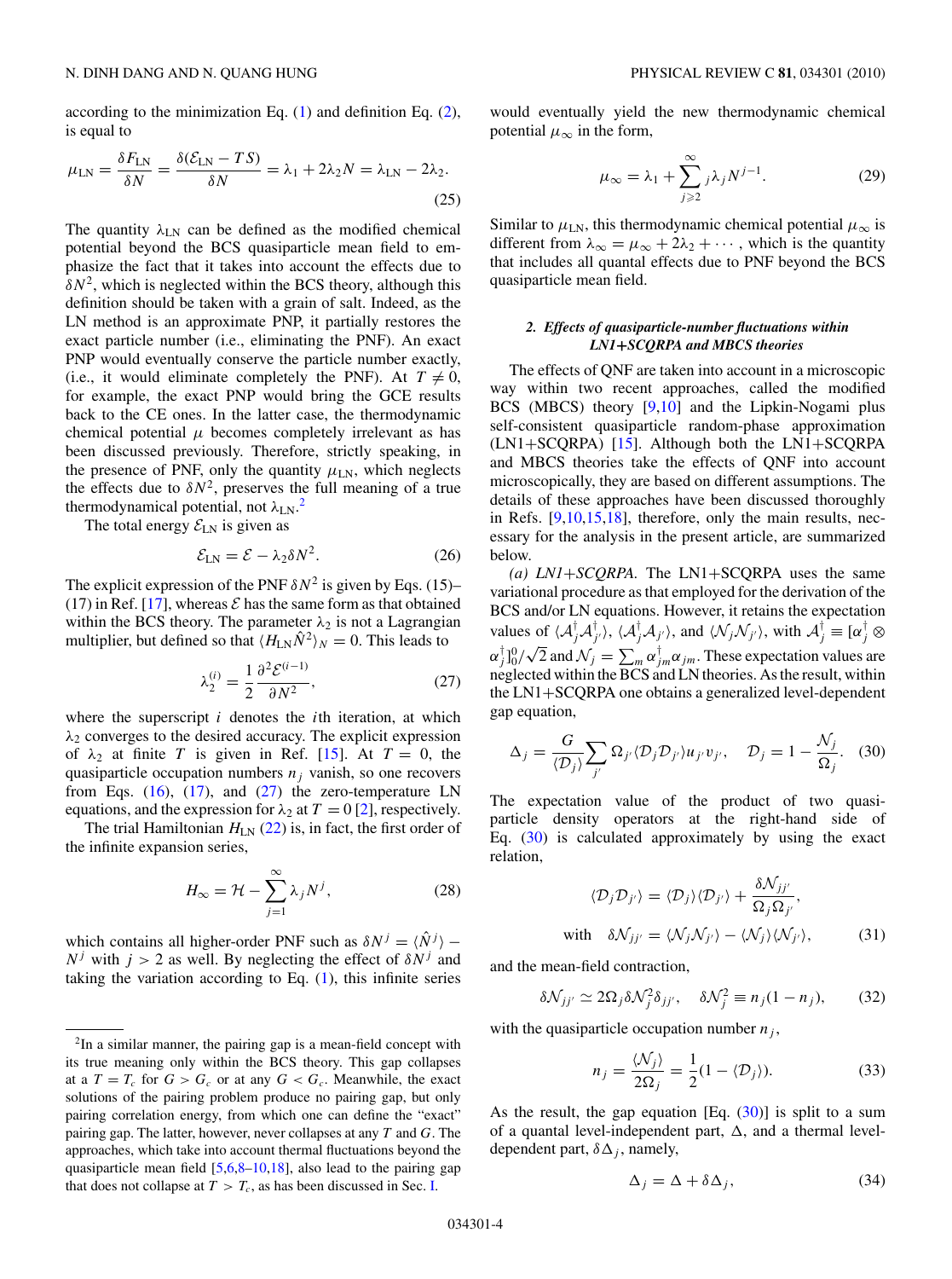<span id="page-4-0"></span>where

$$
\Delta = G \sum_{j'} \Omega_{j'} u_{j'} v_{j'} (1 - 2n_{j'}), \quad \delta \Delta_j = 2G \frac{\delta \mathcal{N}_j^2}{1 - 2n_j} u_j v_j.
$$
\n(35)

The expression of the gap  $\Delta_j$  differs from that of the BCS (LN) gap by the level-dependent part  $\delta \Delta_j$ , which contains the QNF  $\delta N_i^2$  on the *j*th orbital. The corrections due to coupling to the SCQRPA pair vibrations enter in the expression of the renormalized single-particle energies, which are now given as

$$
(\epsilon'_j)_{\text{LN1+SCQRPA}} = \epsilon'_j + \frac{G}{\sqrt{\Omega_j}(1 - 2n_j)} \sum_{j'} \sqrt{\Omega_{j'}} \left(u_{j'}^2 - v_{j'}^2\right) \times \left(\langle \mathcal{A}_j^{\dagger} \mathcal{A}_{j' \neq j}^{\dagger}\right) + \langle \mathcal{A}_j^{\dagger} \mathcal{A}_{j'}\rangle\right), \tag{36}
$$

where the expectation values  $\langle A_j^{\dagger} A_{j'}^{\dagger} \rangle$  and  $\langle A_j^{\dagger} A_{j'} \rangle$  are calculated in terms of the QRPA forward- and backward-going amplitudes *X* and *Y* , as well as the occupation numbers of the QRPA phonons. The approximate PNP is carried out within the LN method in the same way as has been discussed in the previous section. The quasiparticle occupation numbers  $n_i$  are also calculated taking into account the effects of coupling to the QRPA vibrations, therefore, different from the Fermi-Dirac distribution Eq. [\(15\)](#page-2-0) of noninteracting fermions. The resulting equations form a closed set of the LN1+SCQRPA equations, which are solved self-consistently by iteration.

*(b) MBCS*. The HFB theory at  $T \neq 0$ , and its limit, the BCS theory, violate the unitarity relation  $R^2 = R$  for the generalized single-particle density matrix *R*. It has been pointed out in Ref. [\[1\]](#page-8-0) that the source of this violation is the effects due to QNF, which are neglected within the HFB and BCS theories, because  $Tr[R(T)^{2} - R(T)] = 2\delta\mathcal{N}^{2} \neq 0$ , which is twice the QNF. The MBCS theory takes into account the effects of QNF by means of the secondary Bogoliubov transformation from the quasiparticle operators,  $\alpha_{jm}^{\dagger}$  and  $\alpha_{jm}$ , to the modified quasiparticle ones,  $\bar{\alpha}_{jm}^{\dagger}$  and  $\bar{\alpha}_{jm}$ ,

$$
\bar{\alpha}_{jm}^{\dagger} = \sqrt{1 - n_j} \alpha_{jm}^{\dagger} + \sqrt{n_j} \alpha_{jm},
$$
  
\n
$$
\bar{\alpha}_{j\tilde{m}} = \sqrt{1 - n_j} \alpha_{j\tilde{m}} - \sqrt{n_j} \alpha_{jm}^{\dagger},
$$
\n(37)

where the quasiparticle occupation numbers  $n_i$  are approximated by the Fermi-Dirac distribution  $(15)$ . It was shown in Sec. [III A](#page-5-0) of Ref. [\[10\]](#page-8-0) that this secondary Bogoliubov transformation eventually restores the unitarity relation for the modified quasiparticle space. As the result of transformation [Eq. (38)] the MBCS equations for the pairing gap and particle number are obtained in the form,

$$
\bar{\Delta} = \Delta + \delta \Delta, \quad \Delta = G \sum_{j} \Omega_{j} u_{j} v_{j} (1 - 2n_{j}),
$$
  
\n
$$
\delta \Delta = G \sum_{j} \Omega_{j} (v_{j}^{2} - u_{j}^{2}) \delta \mathcal{N}_{j},
$$
  
\n
$$
N = 2 \sum_{j} \Omega_{j} [(1 - 2n_{j}) v_{j}^{2} + n_{j} - 2u_{j} v_{j} \delta \mathcal{N}_{j}].
$$
 (39)

Similar to the  $LN1+SCQRPA$ , the MBCS gap [Eq.  $(38)$ ] also consists of a quantal part,  $\Delta$ , which is formally identical to

the BCS gap, and a thermal part, *δ-*, which contains the QNF. But, different from the LN1+SCQRPA gap, the MBCS gap is level independent with a different functional form of the thermal gap  $δΔ$ . Moreover, because the QNF also affect the single-particle density via the last term at the right-hand side of the number equation [Eq. (39)], the chemical potential *λ* also changes with *T* within the MBCS theory and differs from that obtained within the BCS and LN theories.

#### **C. Application in the study of BCS-BEC transition**

The chemical potential  $\mu$  has been employed in Ref. [\[11\]](#page-8-0) to identify the onset of BEC in an attractive fermion gas. Applying the same concept to the finite systems with discrete single-particle levels, it is also true that, if the interaction is sufficiently strong, two fermions form a singlet bound pair, whose minimum energy is  $\epsilon_b$  with  $-\epsilon_b$  being the binding energy. The internal wave function  $\phi_j$  of the pair creation extends over a characteristic distance  $\sim \epsilon_b^{-1/2}$ . If two bound pairs have only a small overlap ( $|\phi_i| \ll 1$ ), they can be treated as a gas of structureless bosons. When this happens within the BCS theory, this means

$$
\phi_j \equiv \frac{\Delta}{\sqrt{(\epsilon_j - \lambda)^2 + \Delta^2}} \ll 1,
$$
\n(40)

and the BCS gap equation reduces, in leading order, to the Schrödinger equation for a single bound pair, whose eigenvalue is the pair chemical potential  $\mu_P \equiv 2\mu$ . Its zeroth order yields  $2\mu = \epsilon_b$ , as for an ideal Bose gas [\[11\]](#page-8-0). Therefore, in the same way as has been carried out in Ref. [\[11\]](#page-8-0), the smooth BCS-BEC transition into a single quantum state with zero total momentum at  $T = 0$  takes place if the positive pair chemical potential  $\mu_P$  monotonously decreases with increasing G and eventually reaches the bottom of the bound pair spectrum,  $\epsilon_b = 2\epsilon_1$ , at a certain value  $G = G_c^{\text{BEC}}$ , higher than which  $(G > G_c^{\text{BEC}})$   $\mu_P$  continues to decrease. If the bottom of the single-particle spectrum  $\epsilon_1$  is chosen to be equal to zero, this means  $\mu_P = 0$  or  $\mu = 0$  at  $G = G_c^{\text{BEC}}$ , and becomes negative at  $G > G_c^{\text{BEC}}$ . The choice of the positive single-particle energies with the bottom of the spectrum located at zero in the present pairing model is not simply a matter of an energy shift, but reflects a real physical situation. Indeed, if there are only two particles in the model, they will form a bound state for a finite value *G* of the attractive pairing interaction because the lowest eigenvalue of the diagonalization is below the lowest level. By putting only four, or six, etc. particles in the  $\Omega$ -level system, a bound state of these four, or six, etc. particles will always have a negative energy (i.e., below the lowest level). In this way, even the neutron matter could become bound, if the nucleon-nucleon attractive interaction was sufficiently strong. As the number of particles increases, the Fermi surface starts to build up with a positive value for  $\mu$  depending on the value of *G*. Within the BCS-based approaches, for example, the chemical potential  $\mu$  goes from a negative value (i.e., the one for the bound state), to a positive one (i.e., that for an unbound state) as the interaction strength *G* decreases. In the present article, we consider the opposite direction, namely, the increase of the pairing interaction *G*, which causes the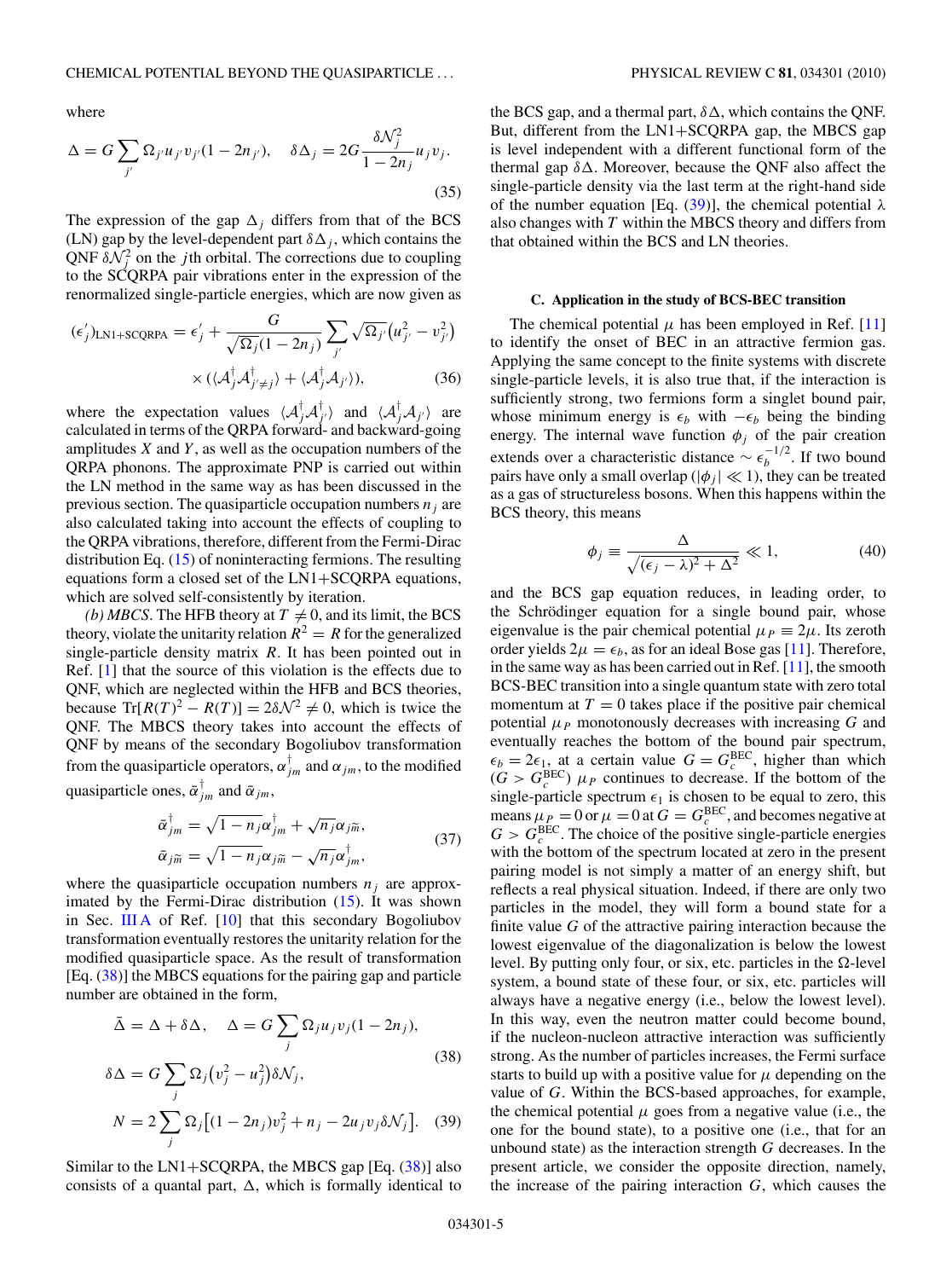<span id="page-5-0"></span>decrease of the chemical potential, determined as positive at  $G = 0$  within the application to the BCS-BEC transition.

# **III. RESULTS OF NUMERICAL CALCULATIONS**

The Richardson model used in numerical calculations consists of  $\Omega$  doubly folded equidistant levels, which interact via the pairing force with parameter *G*. The level distance is chosen equal to 1 MeV. In the absence of the interaction, the lowest *N/*2 levels are filled with *N* particles (two particles on each level). The case with  $N = \Omega$  is called half-filled, whereas those with  $N < \Omega$  and  $N > \Omega$  are called underfilled and overfilled, respectively.

## **A. Chemical potentials within and beyond quasiparticle** mean field at  $T = 0$

In the present and next sections we consider the singleparticle energies counted from the highest occupied Hartree-Fock level, namely,

$$
\epsilon_j = j - \frac{1}{2}(N+1), \quad j = 1, ..., \Omega.
$$
 (41)

With this choice of single-particle energies, the exact value of the chemical potential  $\mu$  for the half-filled case ( $\Omega = N$ ) is independent of *T* and *N*, and equal to  $-G/2$ , which is the same as the BCS chemical potential  $\lambda$  at  $G > G_c$ . This can be easily checked by using a  $\Omega$ -folded degenerated two-level model [\[19\]](#page-8-0), where one finds  $G_c = 1/(2\Omega - 1)$ .

On the contrary, once the effects of PNF are taken into account, the chemical potential (or rather, parameter)  $\lambda_{LN}$ , which is obtained from Eq.  $(23)$  and shown as a dashed line in Fig. 1, deviates from its quasiparticle mean-field value −*G/*2 already at  $G = 0$  because the quantity  $\alpha \equiv 4\lambda_2 - G \neq 0$  even at  $G = 0$  (or  $\lambda_2 \neq 0$  even at  $\Delta = 0$ ). This deviation increases with *G*. As has been analyzed in Ref. [\[2\]](#page-8-0), this discrepancy is caused by the admixture of the four-quasiparticle components in the ground state from the omission of the term  $\sim (\alpha^{\dagger})^4$  of the trial Hamiltonian. Consequently, the energy shift  $\Delta \mathcal{E}_{LN}$  of the ground state obtained within the LN method at very small *G* does not coincide with the prediction by the perturbation theory. However, this discrepancy vanishes after adding the four-quasiparticle contribution to  $\Delta \mathcal{E}_{LN}$ .

We also calculated the exact values of parameters  $\lambda_2$  from Eq. [\(27\)](#page-3-0), and  $\lambda_1$  from Eq. [\(25\)](#page-3-0) by using the exact free energy  $F_{LN}$ , which is obtained from the exact  $\mathcal{E}_{LN}$  given by Eq. [\(26\)](#page-3-0) with the entropy equal to zero at  $T = 0$ . From them the exact *λ*LN is found by using Eq. [\(23\)](#page-2-0). These exact values (solid lines in Fig. 1) practically coincide with those obtained by solving the LN equations. These results demonstrate how the chemical potential  $\mu$  is different from its corresponding quantity, which included the effects due to quantal fluctuations beyond the quasiparticle mean field.

## **B. Chemical potentials within and beyond quasiparticle mean field at**  $T \neq 0$

The chemical potential  $\mu$  of the Richardson model (equal to *λ* in the quasiparticle mean field) becomes a constant, which remains in the middle of the single-particle spectrum (i.e., zero in the present choice of  $\epsilon_i$ ) only in the half-filled case



FIG. 1. (Color online) Chemical potential  $λ$ <sub>LN</sub>, the parameters  $λ$ <sub>2</sub> [(a)–(c)], and *λ*<sup>1</sup> [(d)–(f)] as functions of pairing interaction parameter *G* at  $T = 0$  for  $\Omega = N = 6, 8,$  and 10. The solid and dashed lines are the exact and LN results, respectively, whereas the dotted lines show the  $-G/2$  values.

that neglects the self-energy corrections  $-Gv_j^2$  in the singleparticle energies  $\epsilon'_{j}$  [\(19\)](#page-2-0). In all other cases, where  $\Omega \neq N$ , the chemical potential  $\mu$  depends on temperature  $T$ , no matter the self-energy corrections  $-Gv_j^2$  are included or not. The values of  $\mu$  obtained within the BCS theory are shown in Fig. 2 as functions of *T* for the underfilled cases with  $\Omega = 11, N = 10$ , at  $G = 0.4$  MeV, and  $\Omega = 12$ ,  $N = 8$ , at  $G = 0.6$  MeV along with the exact GCE and CE results. To be compared with the BCS results obtained without the self-energy corrections, the exact GCE (CE) results are calculated by using the exact GCE (CE) total energy shifted by  $-G \sum_j f_j^2$ , where  $f_j$  are the exact single-particle occupation numbers obtained within the GCE (CE) (see the thin solid lines in Fig. 2). The BCS chemical



FIG. 2. (Color online) Chemical potentials as functions of temperature *T* for the underfilled cases with  $\Omega = 11$ ,  $N = 10$  (a) and  $\Omega = 12$ ,  $N = 8$  (b). The dotted, solid, and dashed lines are the BCS, exact GCE, and CE results, respectively. The thin lines denote the BCS results obtained without the self-energy corrections  $-Gv_j^2$  in the single-particle energies, whereas the thick lines stand for the results obtained including the self-energy correction terms.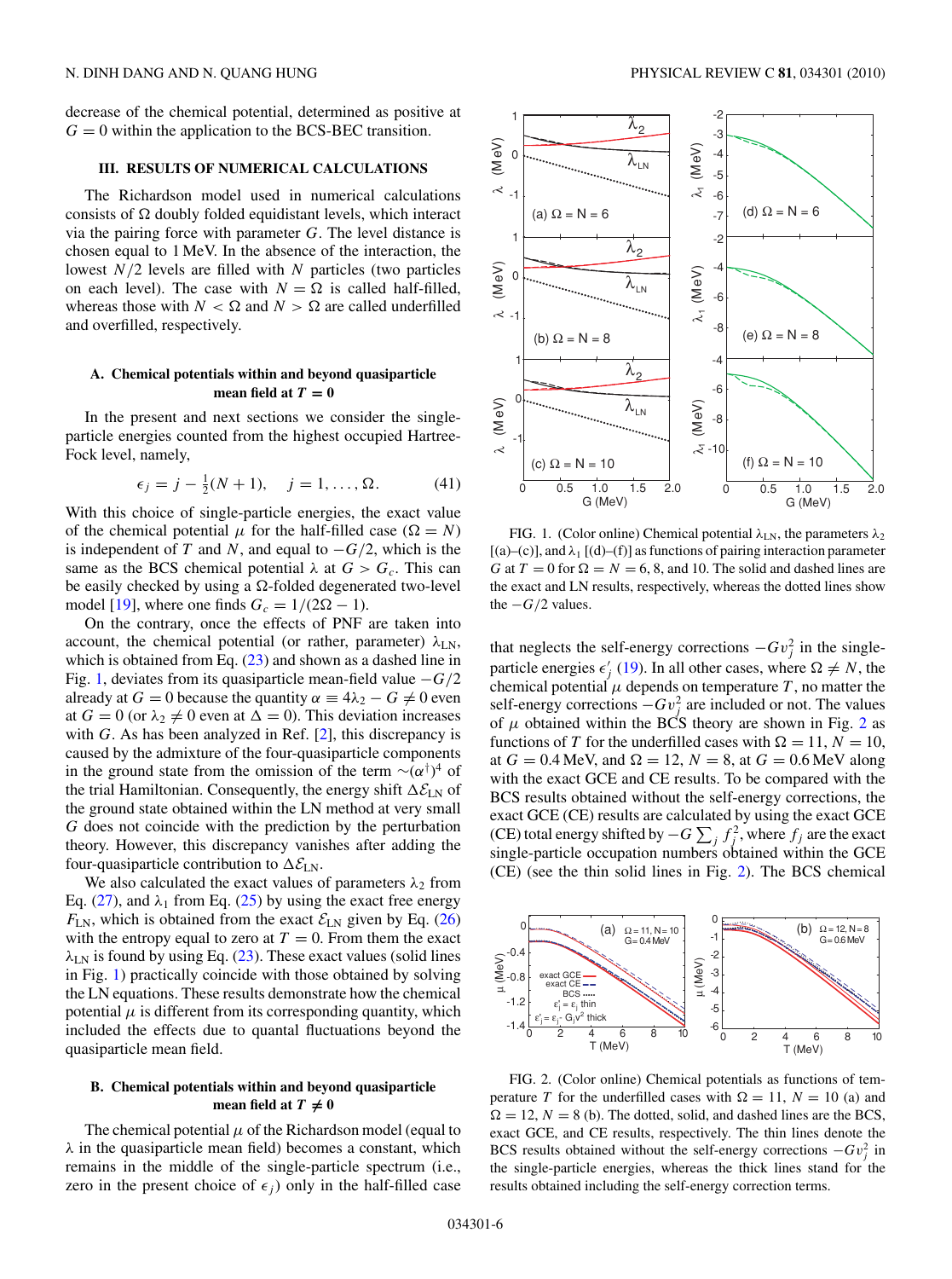potentials decrease with increasing  $T$  at  $T > T_c$  in agreement with the exact GCE and CE results [Eq. [\(2\)](#page-1-0)]. Neglecting the self-energy corrections causes only a shift upward of around 0.2 ∼ 0.3 MeV. However, the BCS results, obtained including the self-energy corrections  $-Gv_j^2$ , contain some small jumps at the values of *T* where the chemical potential crosses the single-particle levels. These singularities lead to some small fluctuations in the values  $\mu$  obtained in the approximations beyond the mean field such as the LN1+SCQRPA considered in the present article, and also leads to a slower convergency. For the case with  $\Omega = N + 1 = 11$ , which we choose as an illustration below, there is no qualitative difference between the results obtained with and without the self-energy corrections up to *T* = 6 MeV [see Fig. 2(a)]. Therefore, the terms  $-Gv_j^2$ will be omitted in further calculations at  $T \neq 0$  for simplicity.

The free energies obtained for the systems with  $\Omega = N +$  $1 = 11$  at  $G = 0.4$  MeV and  $\Omega = N = 50$  at  $G = 0.3$  MeV are shown in Figs.  $3(a)$  and  $3(c)$  as functions of *T*. They all show the general trend of decreasing with increasing *T*. At  $T \leq T_c$ the LN1+SCQRPA offers the lowest value for the free energy, which is the closest to the exact one for  $\Omega = N + 1 = 11$ . However, at high *T*, where the quantal fluctuations vanish, and the thermal fluctuations become important, the MBCS free energies turn out to be the lowest ones. In the case with  $\Omega = N + 1 = 11$ , the MBCS and exact results coincide at  $T \geq$ 1.7 MeV.

Regarding the chemical potentials, one finds a clear difference between  $\lambda$  and  $\mu$  [Eq. [\(2\)](#page-1-0)] as functions of *T* as well. The thermodynamic potential  $\mu$  starts from zero and decreases with increasing  $T$  in the underfilled case [Fig. 3(b)],



FIG. 3. (Color online) Free energies *F* and chemical potentials *μ* and *λ* as functions of temperature *T* for  $Ω = N + 1 = 11$  at  $G =$ 0.4 MeV (a,b) and  $\Omega = N = 50$  (c,d) at  $G = 0.3$  MeV. In (a) and (c) the thin dotted, dash-dotted, and dash-double dotted lines are the BCS, LN, and LN1+SCQRPA results, respectively. The MBCS results are shown by the dashed lines, whereas the thick solid and thick dotted lines in (a) are the exact free energy within the GCE and CE, respectively. In (b) and (d), except for the thin solid line representing the exact  $\lambda_{LN}$  as explained in the text, the other thin lines show the chemical potentials *λ* obtained within the above-mentioned approximations as notated in (a) and (c), whereas the thick lines are the corresponding thermodynamic chemical potentials  $\mu$ .

whereas it remains temperature independent in the half-filled case with  $\Omega = N$  [Fig. 3(d)]. The MBCS result with  $\Omega = 11$ and *N* = 10 exhibits a  $\mu$ , which slightly increases at *T* ∼ 1 MeV. The reason is due to the shortcoming of the MBCS theory at low  $\Omega$  and N, which has been discussed in a series of articles  $[9,10,20]$ , and we are not going to repeat it here. Therefore, when  $\mu$  is calculated within the MBCS theory by using Eq. [\(2\)](#page-1-0) for  $\Omega = 11$  and  $N = 10$ , the result can be obtained only up to  $T \sim 1$  MeV. The chemical potential  $\lambda$  that includes the effects of quantal and/or thermal fluctuations beyond the quasiparticle mean field, on the contrary, is quite different from  $\mu$ . The LN and LN1+SCQRPA values for  $\lambda$  are significantly larger than zero, and decrease with increasing *T* to merge with  $\mu$  only at  $T > T_c$ . The "exact" $\lambda_{LN}$  is calculated by using the same Eq. [\(23\)](#page-2-0), where  $\lambda_2$  is given by Eq. [\(27\)](#page-3-0) with the exact energy  $\mathcal{E}$ , whereas  $\lambda_1$  is found from Eq. [\(25\)](#page-3-0) with the exact  $\mathcal{E}_{LN}$  from Eq. [\(26\)](#page-3-0) and exact *S* given by Eq. [\(10\)](#page-1-0). This exact  $\lambda_{LN}$  is shown as the thin solid line in Fig. 3(b), which decreases smoothly as *T* increases, and crosses zero only at *T* ∼ 4 MeV. The values of *λ* obtained within the MBCS theory show a different temperature dependence. It is zero at  $T = 0$  because PNP is not included in the MBCS theory. As *T* increases, the MBCS  $\lambda$  increases sharply up to  $T_c$ , then it continues to increase (decrease) slightly with *T* in the case of small (large)  $\Omega$  [see Figs. 3(b) and 3(d)]. Similar to the chemical potential  $\lambda_{LN}$  defined beyond the BCS quasiparticle mean field, the quantity *λ* obtained by solving the MBCS equations loses its meaning as the thermodynamic chemical potential  $\mu$  because it includes the effects due to QNF. In this sense, within the MBCS theory, only the quantity  $\mu$ , which is shown as the thick dash lines in Figs. 3(b) and 3(d), corresponds to a strict thermodynamic chemical potential.

#### **C. Chemical potentials and the onset of BEC in finite systems**

Following the discussion in Sec.  $\Pi C$  for the numerical calculations regarding the BCS-BEC transition, we choose the single-particle energies  $\epsilon_j = j - 1$  with  $j = 1, \ldots, \Omega$  (MeV), that is, all the levels have positive energies, except the lowest one,  $\epsilon_1 = 0$ , with both *N* and  $\Omega$  being even numbers (*N*  $\leq$  $2\Omega$ ). At small *N* and  $\Omega$ , the mean-field chemical potential *λ* can increase or decrease with increasing *G* depending on whether the model is overfilled  $(N > \Omega)$ , half-filled  $(N = \Omega)$ , or underfilled  $(N < \Omega)$ . This can be easily seen



FIG. 4. (Color online) (a) Chemical potential  $\mu$  within the BCS theory as a function of *G* for  $\Omega = 12$  and *N* = 8, 12, and 16. (b) Chemical potential as a function of *G* for the underfilled system with  $\Omega = 12$  and  $N = 8$ . The dotted, dashed, and solid lines are the BCS, LN1+SCQRPA, and exact results, respectively.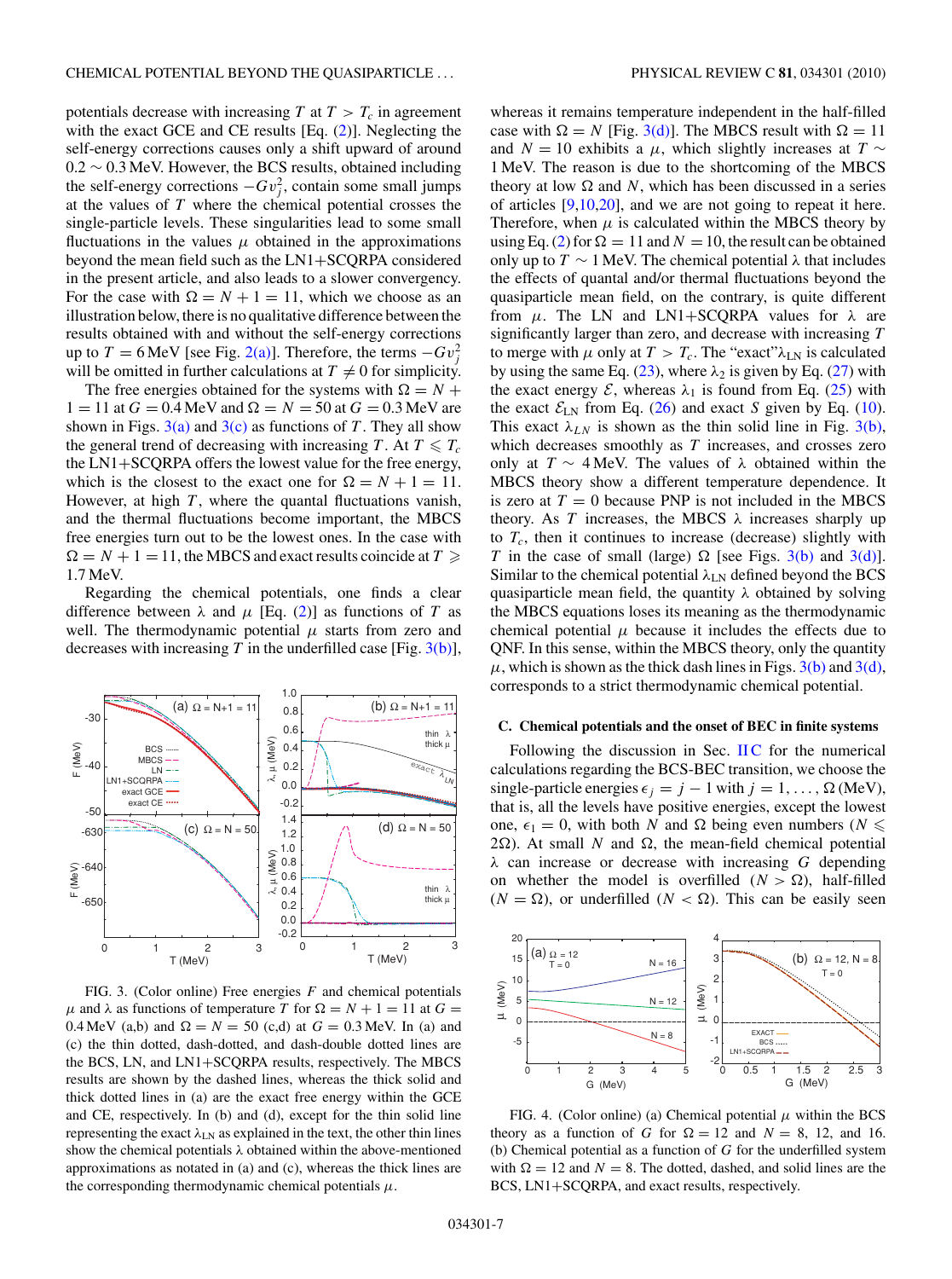in the simplest illustration using the seniority model with one single  $2\Omega$ -folded level, whose eigenvalue is given as a function of seniority *s* as [\[21\]](#page-8-0)

$$
\mathcal{E}_s(N,\Omega) = -\frac{G\Omega}{4} \left[ \frac{s^2}{\Omega} - 2(s - N) \left( 1 + \frac{1}{\Omega} \right) - \frac{N^2}{\Omega} \right].
$$
\n(42)

The chemical potential  $\mu_{\text{sen}}$ . $(T = 0)$  at  $T = 0$ , according to Eq.  $(2)$ , is

$$
\mu_{s=0}(T=0) = \frac{\partial \mathcal{E}_{s=0}(N,\,\Omega)}{\partial N} = -\frac{G}{2}(\Omega - N + 1). \tag{43}
$$

This result for  $\mu$ , which is obtained as the derivative of the free energy (or total energy at  $T = 0$ ) over the particle number  $N$ , is the same as the prediction by the approximation Eq. [\(5\)](#page-1-0) because  $\mathcal{E}_s(N, \Omega)$  is a quadratic function of N in the present case, whereas  $S(T = 0) = 0$ . This chemical potential is negative if  $N \le \Omega$ , and positive if  $N > \Omega$  because both N and  $\Omega$  are even. Consequently, as *G* increases, the chemical potential will decrease in the underfilled and half-filled cases, and increase in the overfilled case. The physics here is related to the behavior of the pairing gap in a small shell, which is equal to  $\Delta = G \sqrt{N(\Omega - N/2)/2}$  [\[21\]](#page-8-0). This gap is zero for the empty  $(N = 0)$  and completely filled shells  $(N = 2\Omega)$ , and maximum when the shell is half-filled ( $N = \Omega$ ). If the configuration space  $\Omega$  is very large or infinite, whereas N is small, the model is always strongly underfilled ( $N \ll \Omega$ ), so the chemical potential always decreases with increasing *G*. This is the situation of infinite-size systems because the upper limit of *k* in the kinetic energy  $k^2/2m$  is very high or infinite, whereas the number of particles is finite. In the opposite case, if the model is overfilled ( $N > \Omega$ ), we can never get BEC (i.e., structureless bosons from the pairs of fermions) by increasing the coupling strength *G* because the chemical potential will never reach the bottom of the spectrum, being always increasing with *G*. This observation is confirmed by the results for the chemical potential  $\mu$ , which are obtained within the multilevel model with  $\Omega = 12$  and  $N = 8$ , 12, and 16,

and displayed in Fig.  $4(a)$ . This figure shows that  $\mu$  decreases with increasing *G* only for  $N \leq \Omega$ , and the stronger the model is underfilled, the steeper the decrease of  $\mu$  one gets as  $G$ increases. The chemical potential  $\mu$  is a smooth function of *G*, as Figs. 4(a) and 4(b) demonstrate. Moreover, the results displayed in Fig.  $4(b)$  show that the LN1+SCQRPA and exact results coincide, and  $\mu$  crosses zero at  $G_c^{\text{BEC}} \simeq 2.4 \text{ MeV}$ , signalizing the appearance of the BEC as a single quantum state. The BCS prediction slightly overestimates the exact and  $LN1+SCQRPA$  results, crossing zero at  $G_c^{BEC} \simeq 2.65$  MeV.

As has been mentioned in Sec. [II C,](#page-4-0) a negative value of  $\mu$ is considered as the signature of the BCS-BEC transition in infinite systems. We have shown above that a similar behavior of  $\mu$  also takes place in the finite underfilled system at large *G*. However, whether this still remains the signature of the BCS-BEC transition in finite systems is not straightforward. In Fig. 5, we show the ground-state energies (at  $T = 0$ ) and the total energies (at  $T \neq 0$ ) as functions of the particle number *N* at  $G = 10$  MeV. It is seen from this figure that, in the strong coupling regime, the multilevel model under consideration becomes very similar to the seniority model, in the sense that the level distance can be neglected in first-order approximation. From Eq. (42) it follows that only at  $N \ll \Omega$ (i.e., the low-density limit or diluted systems), the binding energy of the ground state (i.e., the ground-state energy of the system taken with the reverse sign) approaches the limit equal to the binding energy of just one pair multiplied by the number  $N_P = N/2$  of pairs. In this limit, the condensate of  $N/2$ noninteracting fermion pairs, whose binding energy is  $G\Omega$ per pair, becomes a condensation of  $N_B = N/2$  bosons (i.e., a BEC). This trend can be clearly seen in Figs.  $5(a)$  and  $5(b)$ , which shows that, as the ratio  $N/\Omega$  decreases on one hand, and  $\Omega$  increases on the other hand, the BCS, LN1+SCQRPA, and exact ground-state energies become closer to the BEC limit. We also notice that the LN1+SCQRPA results practically coalesce with the exact ones at all *N*. At  $T \leq T_c/2$  the pairing gap decreases only slightly as compared with the gap at  $T = 0$ , so the picture remains nearly the same for the total



FIG. 5. (Color online) (a) Groundstate energies versus the particle number *N* for  $\Omega = 10$  at  $G = 10$  MeV. (b) The same as (a) for  $\Omega = 20$ . (c) Total energies versus *N* for  $\Omega = 12$  at  $G = 10 \text{ MeV}$ at  $T = T_c^{\text{BCS}}/2$ . (d) The same as (c) at  $T = T_c^{\text{BCS}}$ . The notations for the results are shown in the figure.